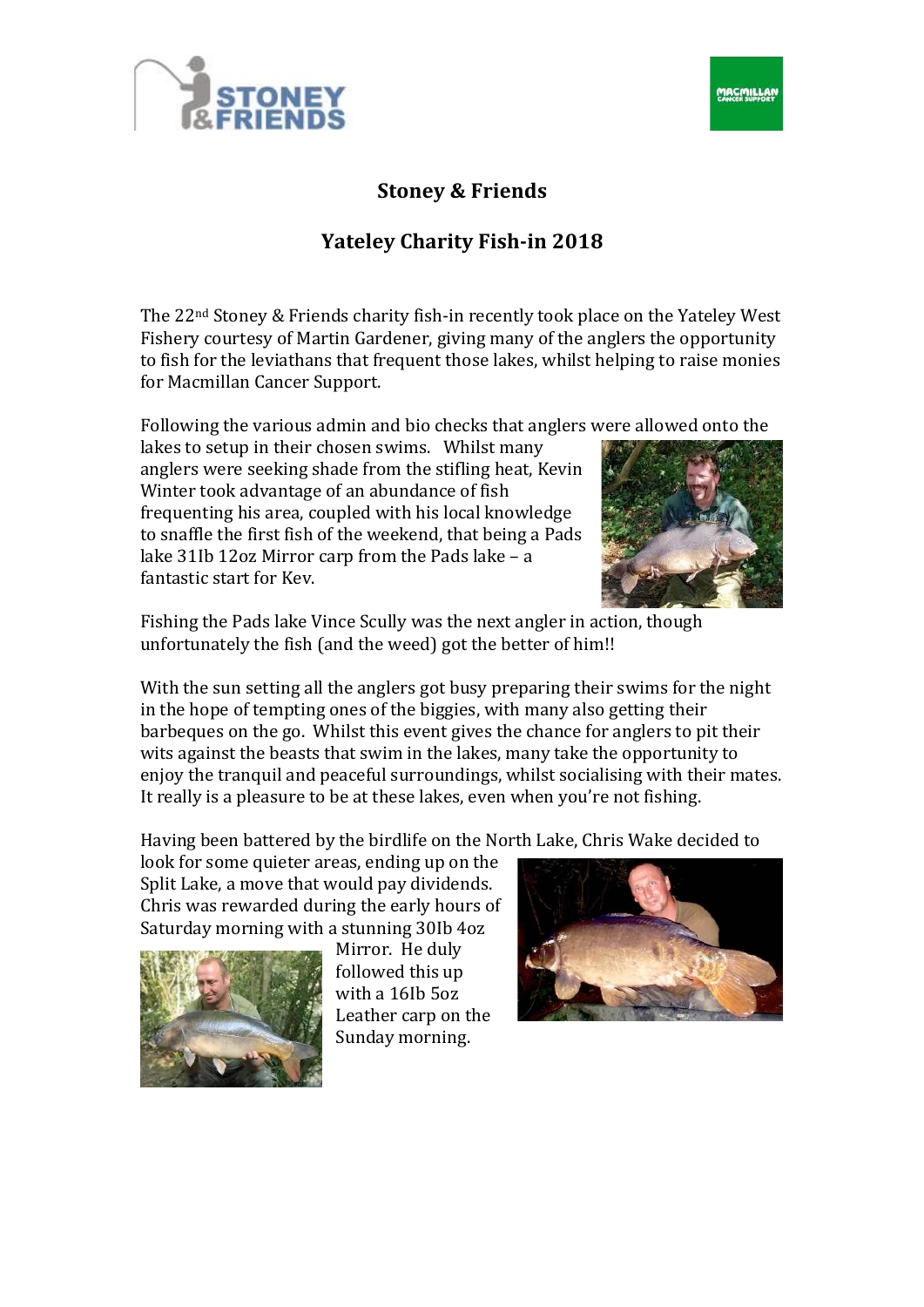



Neil Yeats fishing the North Lake, had a very productive weekend catching two stunning carp, in the shape of a 30Ib 8oz Mirror and the Half Lin at 31Ib  $12$ oz – well done Neil





Despite the angling pressure, it was the Pads Lake that continued to produce the fish, with John Pennington (26Ib), Jack Gardner (24Ib), Stephen McLeod and Kevin West (28Ib) all catching. Kevin in particular had a very good weekend,

landing 5 fish all from the margins.